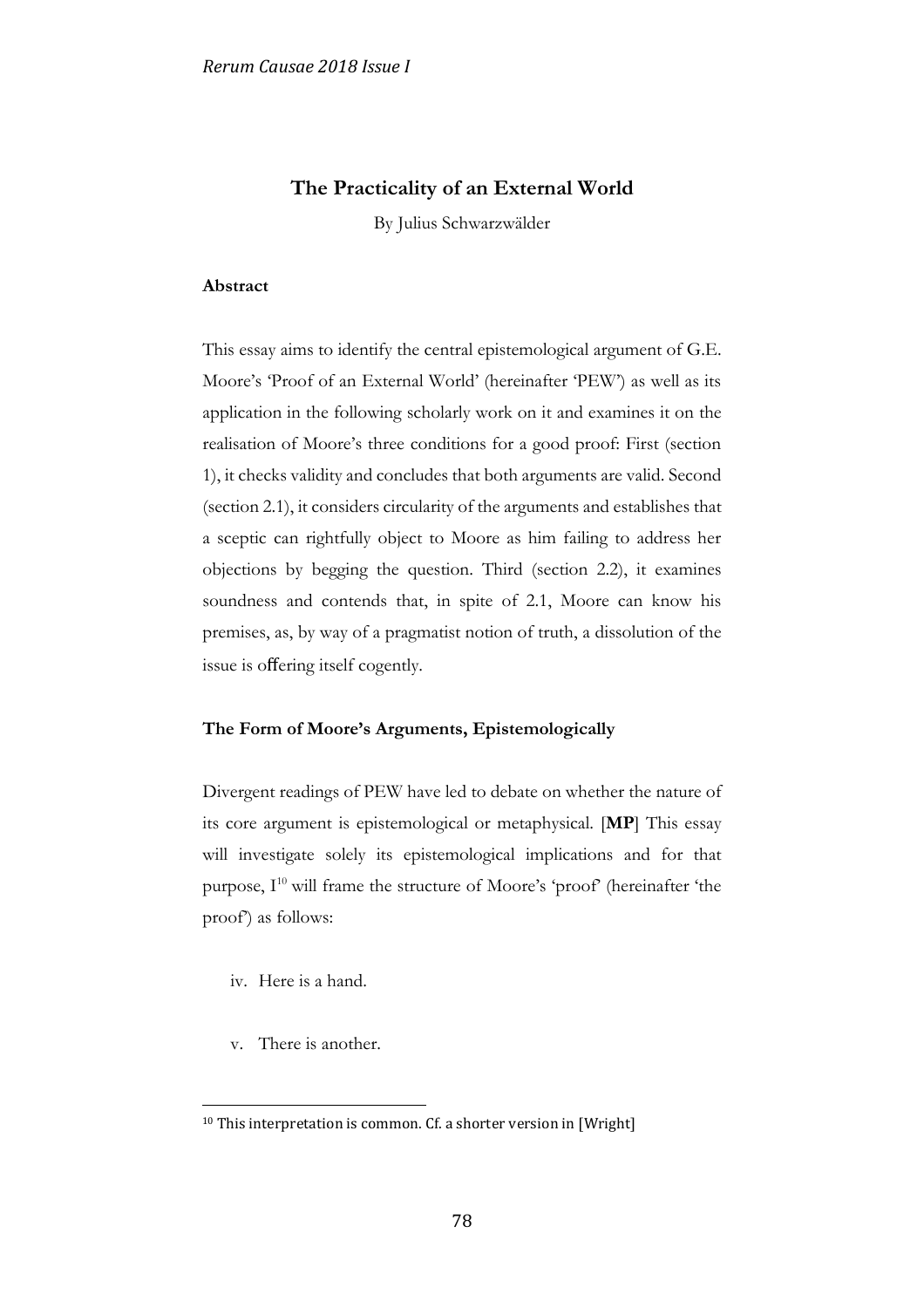- vi. If there is a hand here and another there, then two hands exist.
- ) (4) Two hands  $\text{exist}^{\text{11}}$
- (5) Each specific hand is a specific thing.
- ) (6) Two things exist.

1

- (7) If there are things, i.e. if things exist, there is an external world.
- ) (8) There is an external world.

Conclusions (4) and (8) are applications of modus ponens,<sup>12</sup> while (6) is derivable in predicate logic with identity. Translated into a formalised argument, the proof, stated in what I take to be the most explicit and text-immanent formulation, is clearly valid.

Whilst not demonstrated as such in PEW, scholars have often [**MP**] drawn Moore's argument up as a response to different sceptical arguments. There are many and indeed many different sceptical arguments, but the ones relevant to this discussion (hereinafter S) are those that challenge the knowability of Moore's premises and are schematically opposable to PEW in the following valid way:

(A) If S is true, then Moore does/can not know the veracity of the

<sup>&</sup>lt;sup>11</sup>There are thousands of different things that would, instead of  $(4)$ , be sufficient for the proof. Thus, (5

<sup>12</sup> Modus Ponens is a technical term for a logically valid form of argument and denotes the following basic inference:  $(1)$  if P then Q.  $(2)$  P is true.  $(3)$ Therefore, Q is true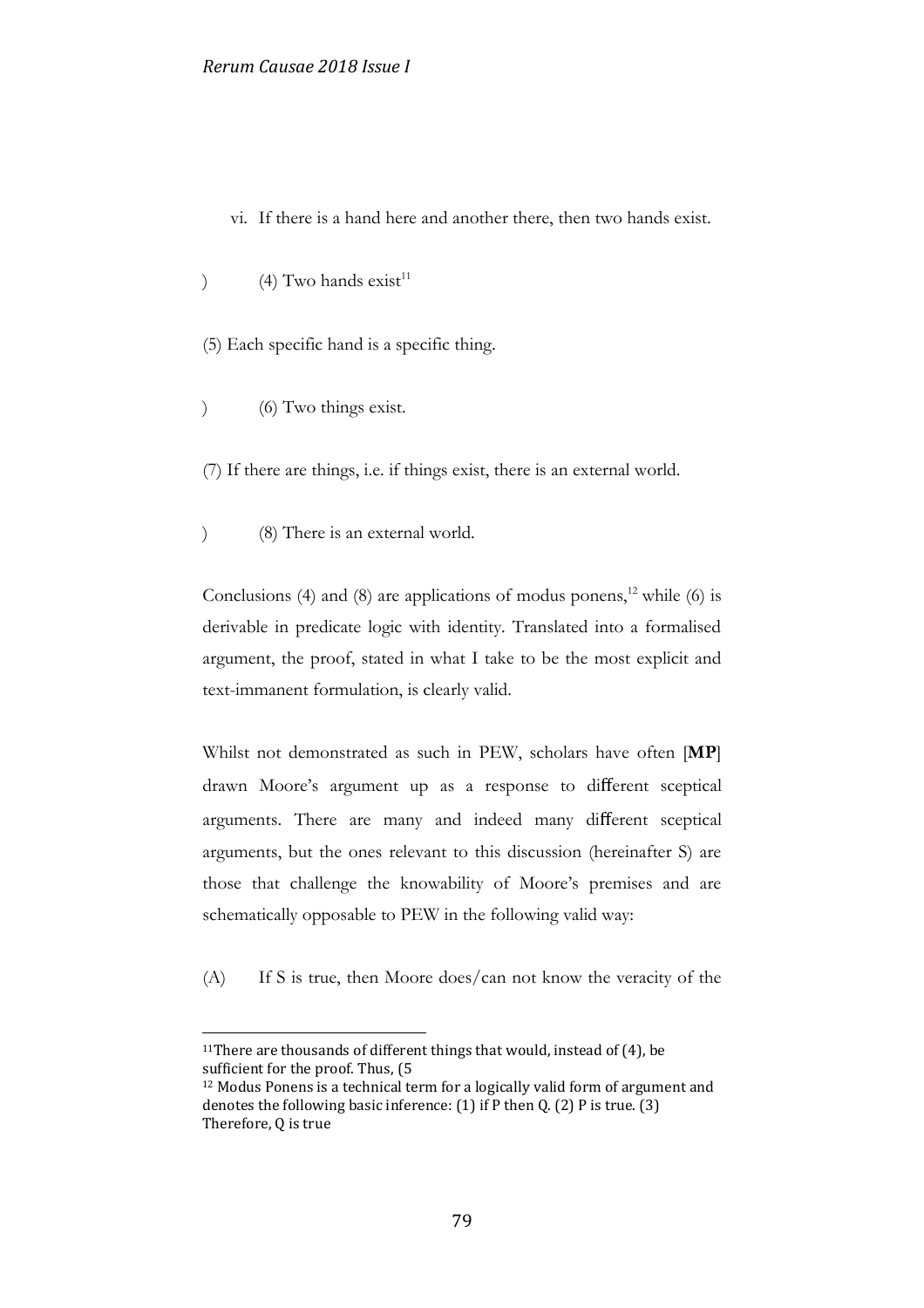proof.  $(B_1)$  S is true.

 $(C_1)$  Moore does/can not know the veracity of the proof.

Exemplary for S would be that Moore could, unbeknownst to him, merely be dreaming to have his hands in front of him and stand in a lecture hall. The force of the sceptical challenge hinges not on whether or not Moore really is dreaming, it is not an empirical matter. It problematises that Moore *can* not know whether he really holds his hands in front of him. A response (hereinafter 'the response') to this is what has come to be known as a 'Moorean Shift' - changing the opponent's modus ponens to a modus tollens,<sup>13</sup> which are, once more, both formally valid methods of argumentation:

(A) If sceptical argument S is true, then Moore does/can not know the veracity of the proof.  $(B_2)$  Moore does (and, antecedently, can) know that the proof is true.

 $(C_2)$  There is an external world.

## 2 **Reevaluating the Problem**

<u>.</u>

In PEW, Moore asserts that '[his argument] would not have been a proof unless three condi-tions were satisfied' and checks their satisfaction, positively. [**PEW**] I covered the third one, validity, in section 1. Two remain to be re-checked: whether the arguments are non-circular and whether Moore knew his premises.

<sup>13</sup> Modus tollens, similarly to modus ponens, is a logically valid form of argument, but 'the other way around':  $(1)$  If P then Q.  $(2)$  Q is not true.  $(3)$ Therefore, P is not true.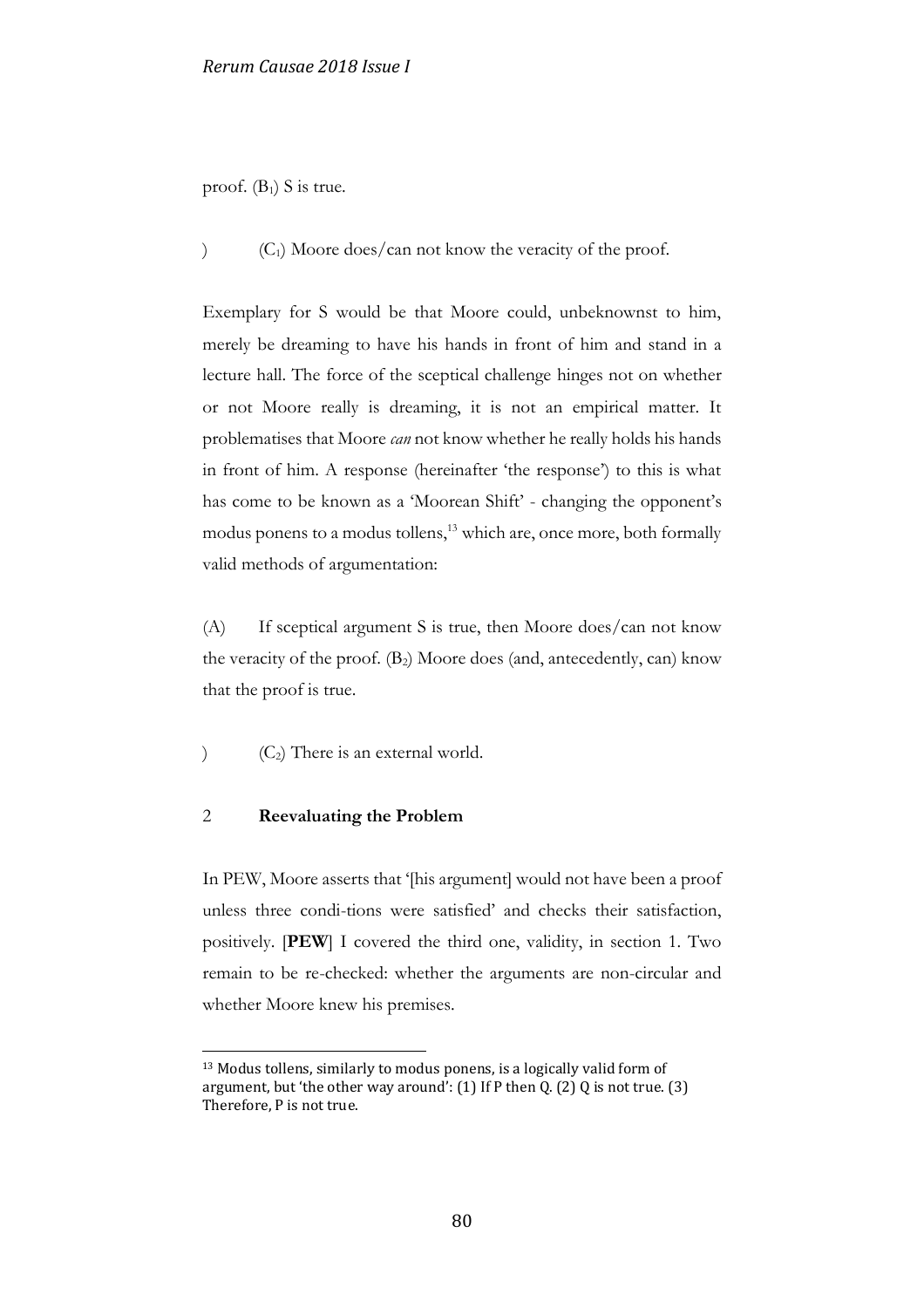## **2.1 Circularity and Question Begging**

Moore, in an attempt to demonstrate that his conditions are satisfied in PEW, claims that

(4) is different from (1) and (2), and he does so rightfully, for they are of exemplary nature: named references of (4) - mere instantiations of a general claim. Thus, the conclusion could be true, whilst the premises were not. But he omits that, as the proof is one of an external world, the first conclusion entails (5)-(8) and misses the issue at hand.

For truth to be transmitted from the premises to the conclusion (this is now no longer a formal matter), the former must establish the latter independently of it. If they fail to do so, the argument assumes what it is trying to prove. The central proposition (the aim) of the proof is (8) and as such, it must be both affirmable and deniable. So we can infer that (8) can be denied; by a sceptic, for instance.

But to be able to believe that (1) and (2) are true, one *first* has to believe that  $(8)$  is

true. Since if one does not presuppose that (8) is true, the perceptual warrant - which is the lynchpin for Moore<sup>14</sup> - one has for  $(1)$  and  $(2)$  is naught, as it could, after all, be an hallucination or dream Moore falls prey to. But (8) is the very thing in contention; so, as Moore has to affirm what the sceptic denied *already* in his premises, his opponent can accuse him of begging the question - a circular way of argumentation.

1

<sup>&</sup>lt;sup>14</sup> Cf. his emphasis on indicating by gesture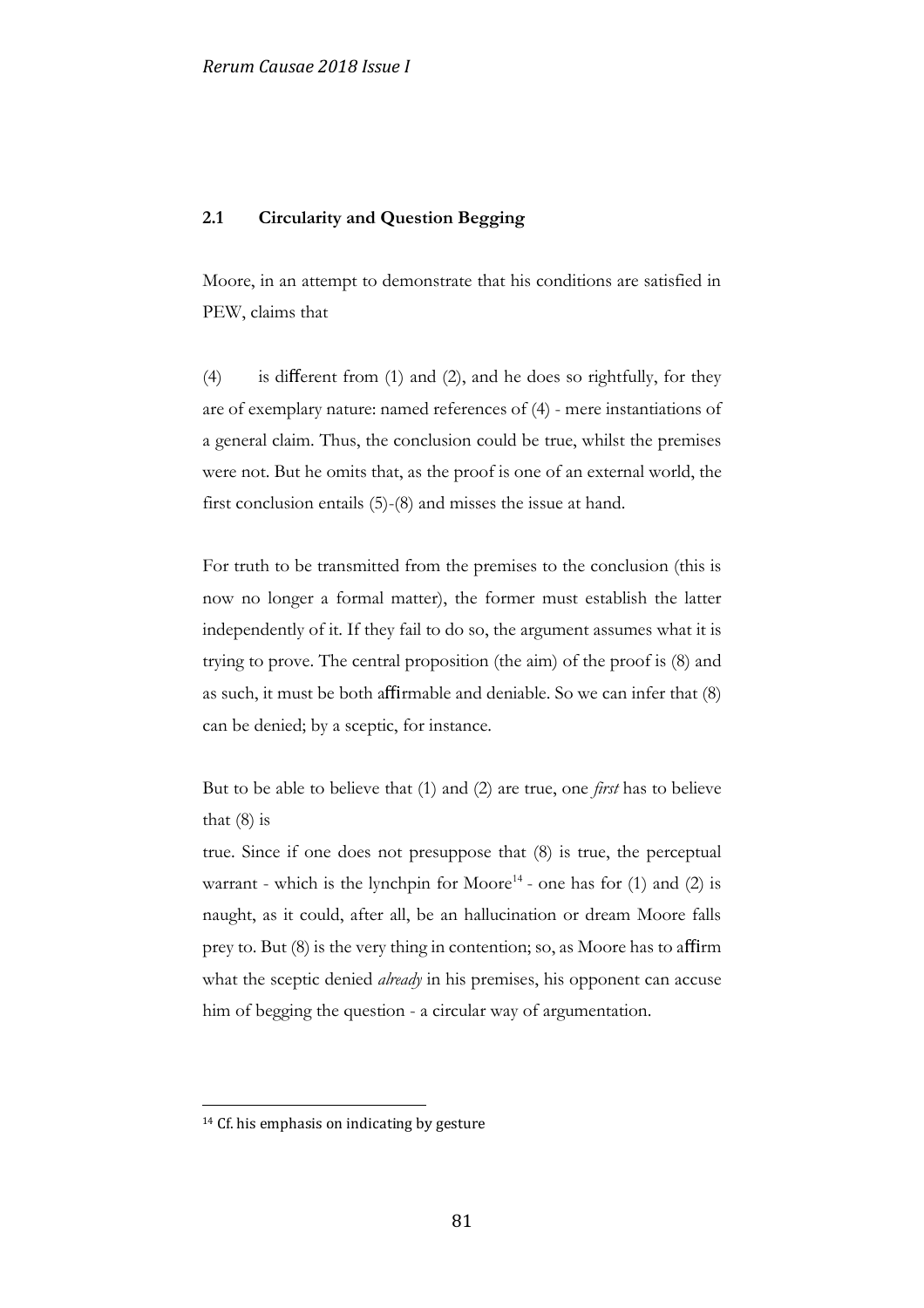The response, whilst in itself not circular, is also inflicted by question begging. This holds, as the proof is contained in  $(B_2)$ , which was just shown to be circular.

# **2.2 On the Knowability of Hands**

Moore does not specify what it is to know things. The analytical canon post-Gettier - holds that for something (such as Moore's premises) to be known, it has to be a true, justified belief, with adequate links between these conditions. [**Bieri** p. 77–78] I will consider the first two of these requirements. As truth of the premises would also entail soundness of Moore's arguments, I will consider it separately. Thereafter, I will tackle the issue of justification of his claims.

#### **2.2.1 Three Takes on Soundness**

1

Moore, guardian of common-sense, defends what can be called loosely 'the layman's perspec-tive'. To any non-philosopher, it is of such abundant clarity<sup>15</sup> that there is an external world that any debate seems superfluous. Moore, although engaging in that debate, too seems to be unwilling to give this stance up and will defend his intuitions as being sufficient for knowledge - implying that his premises are, i.a., true - no matter what: *'How absurd it would be to suggest that I did not know it, but only believed it, and that perhaps it was not the case!'* [**PEW**]

But if the rich history of philosophical scepticism has brought certainty

<sup>15</sup> "I am sitting with a philosopher in the garden; he says again and again 'I know that that's a tree', pointing to a tree that is near us. Someone else arrives and hears this, and I tell him: 'This fellow isn't insane. We are only doing philosophy.'" [**Wittgenstein** §467]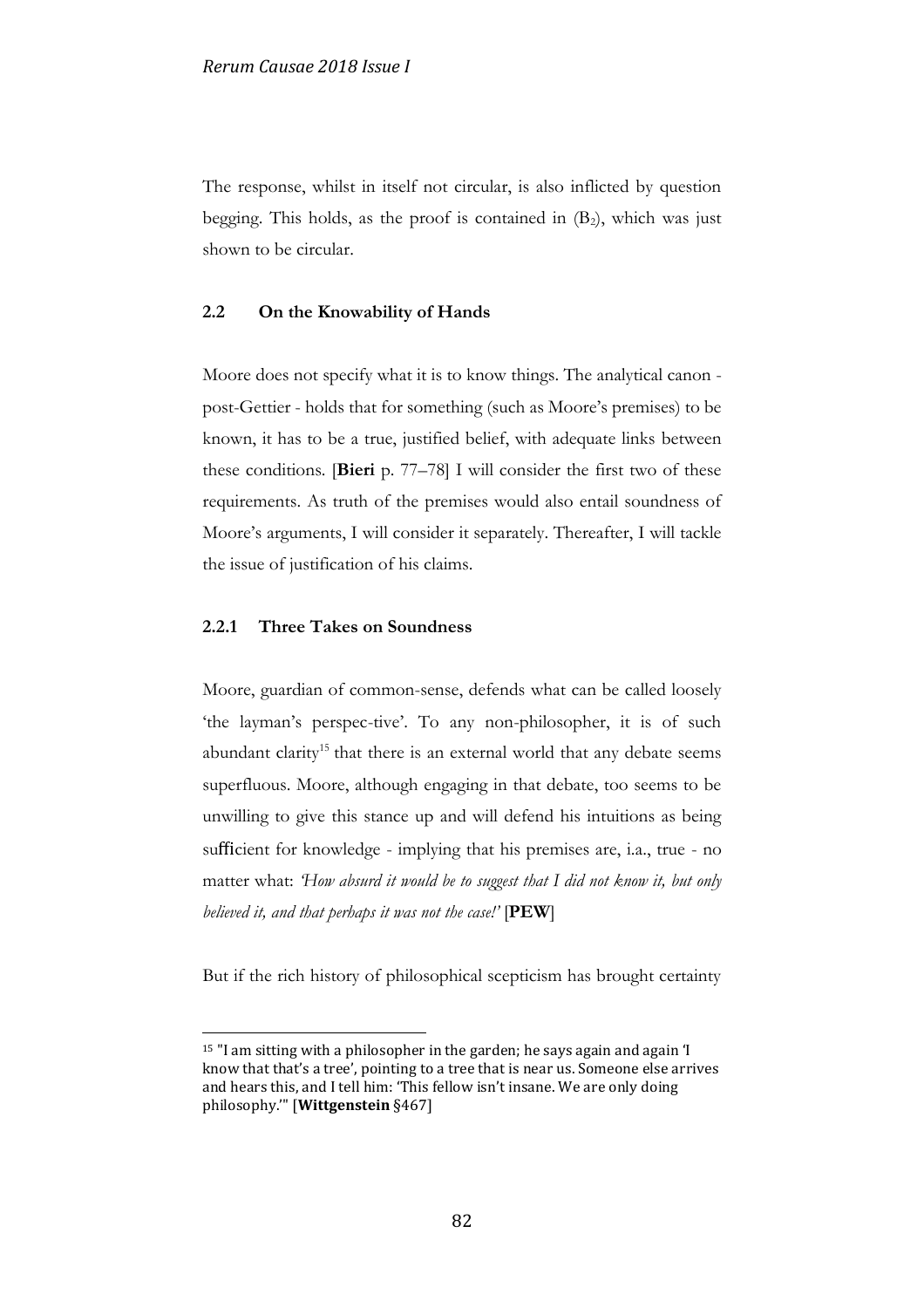to anything, it is the fact that not all concede Moore's intuitions as objectively true.

I will outline one such sceptical position (held by an imaginative sceptic, to which I will for now remain impartial) that poses a significant challenge to Moore in a bit more detail. My sceptic is in some form agnostic  $16$  concerning the question on whether there is an ex-ternal world. Such a non-committal alleviates her from the burden to prove existence or non-existence of the world<sup>17</sup>. But the sceptic is thus also someone who purports to know an S, as outlined in section 1. Furthermore, this sort of scepticism is local, not global, as it does not doubt everything altogether, but only withholds committing itself to the truth of a proposition or its negation in exchange for asserting that this withholding is necessary. Local is preferred to global scepticism, as, in order for an objection of a sceptical challenge to be relevant, it must consider its propositional content to be coherent and meaningful. 'Real' (if there can be such) global scepticism ends in infinite regress, an endless doubt without footing.<sup>9</sup> To this sceptic, whose argument seems plausible so far, Moore's arguments seem both faulty because, as presented in section 2.1, they are indeed begging the question.

But this agnostic sounds eerily familiar, if one recalls one of Moore's ending remarks: *'How am I to prove now that "Here's one hand, and here's another"? I do not believe I can do it. In order to do it, I should need to prove [...]* 

1

<sup>&</sup>lt;sup>16</sup> Exemplary for an agnostic position is, as in 1, that we can not know about the existence of the external world because we, unbeknownst to us, might be dreaming.

<sup>&</sup>lt;sup>17</sup> It plays no role for present purposes whether the non-commitment is due to the belief that we can not *right now* know that there is an external world, or that we can not know it*at all*.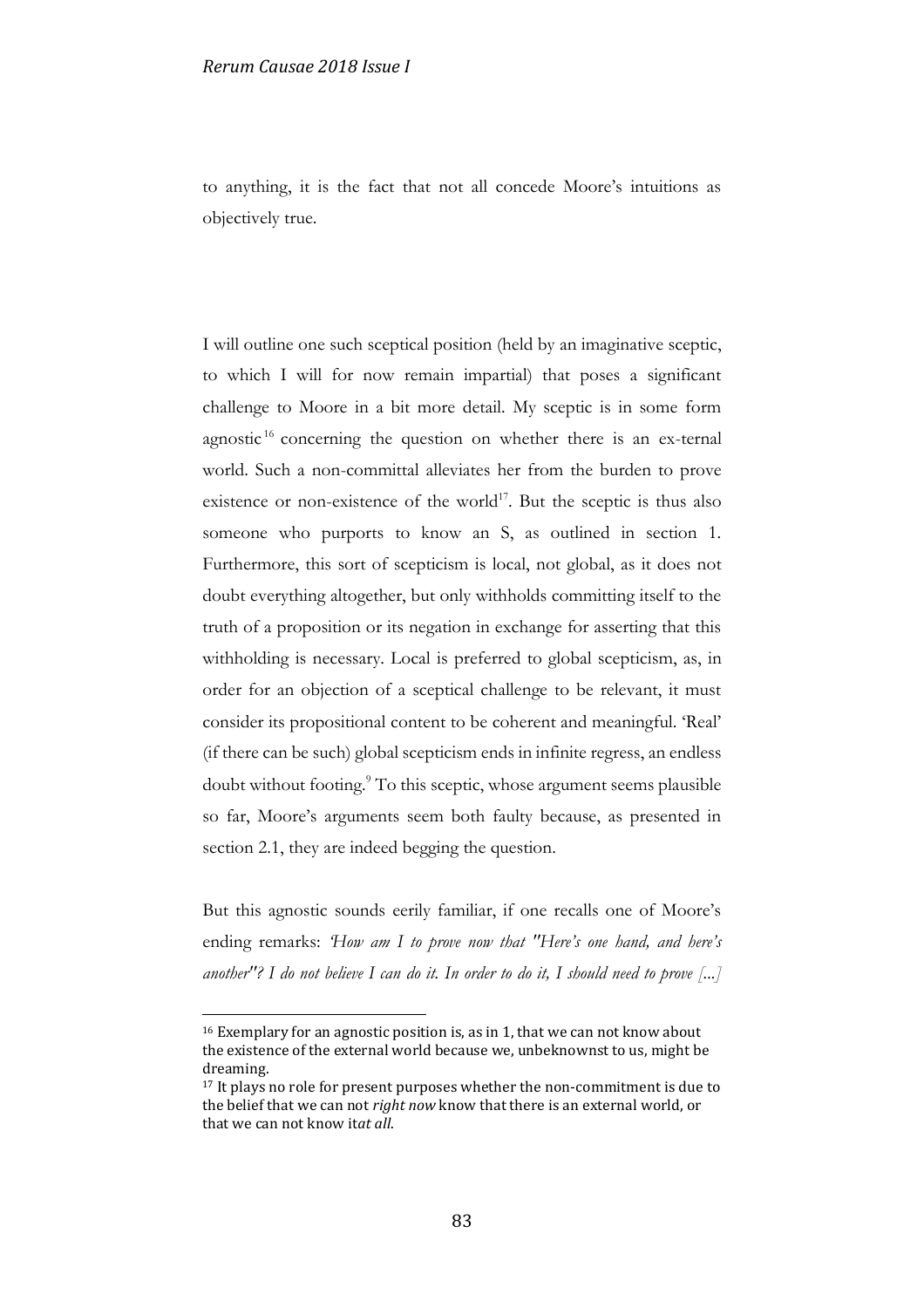*that I am not now dreaming.'* [**PEW**] But if Moore was so acutely aware (even more explicitly so in [**Reply**]) of this challenge, how are we to assess his arguments<sup>18</sup>. Following Wittgenstein, I believe that Moore was not confused, but somehow *'perfectly right'* [**Wittgenstein** §397], as even after taking the strongest sceptic, the agnostic, into account, his arguments, still, 'look' sound. I offer a reconciliation of this tense situation by way of a pragmatist notion of 'truth'. For brevity's sake, I can only outline how the relevant aspects of such a theory can be *applied* here.

Instead of asking for the conditions of a good proof, one can, one step prior, demand for inspection whether the conditions for a good problem are satisfied. Typically, a good prob-lem is one for which there is some challenge, causing doubt of hitherto accepted beliefs, to defeat. As, unless we meet a particularly mischievous sceptic (remember, this includes the agnostic), the outcome of her argument will be overruled by practical behaviour - one will carry on living *as if* there really was an external world. The *practical* becomes the *conceptual* [**Peirce**]. But now this acting *as if*, which is linking up experiences coherently and to the best explanation, has given sufficient reason to end the debate altogether, which inclines us to hold it, along with Moore's premises, to be, instrumentally, 'true'<sup>19</sup>. Whether we could demand more from a set of beliefs than to be functioning when seeking to find an account of known truths is a question beyond the scope of this essay.

## **2.2.2 Foundations and Justifications**

<u>.</u>

<sup>18</sup> Cf. [**Wittgenstein** §115].

<sup>19</sup> Relevant are: [**Wittgenstein** §§2, 4, 7, §§218–222].